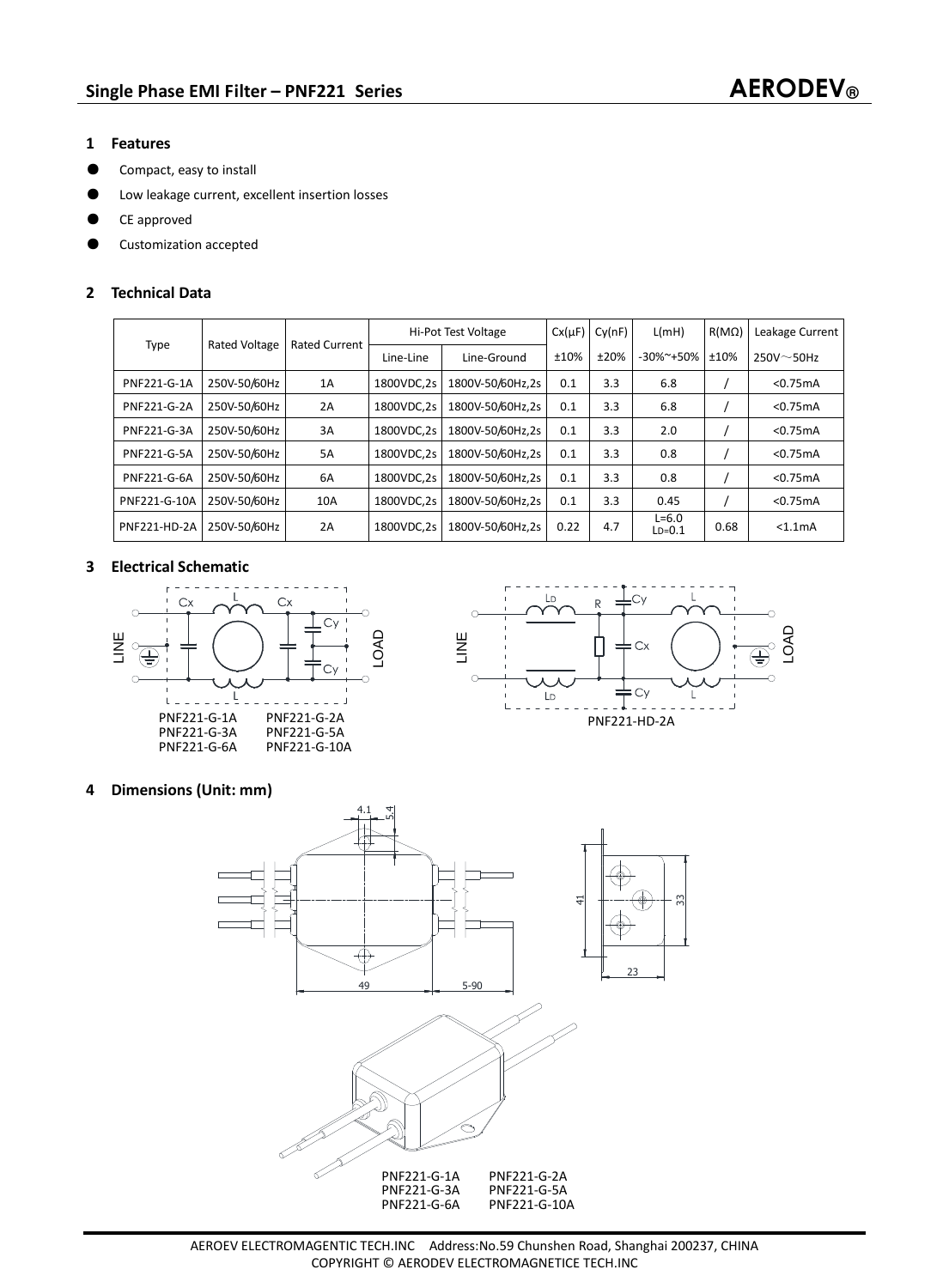# **Single Phase EMI Filter – PNF221 Series AERODEV®**



**5 Typical Insertion Losses In 50Ω System: (CM-Common Mode DM-Different Mode)** 



AERODEV ELECTROMAGENTIC TECH.INC Address:No.59 Chunshen Road, Shanghai 200237, CHINA COPYRIGHT © AERODEV ELECTROMAGNETICE TECH.INC